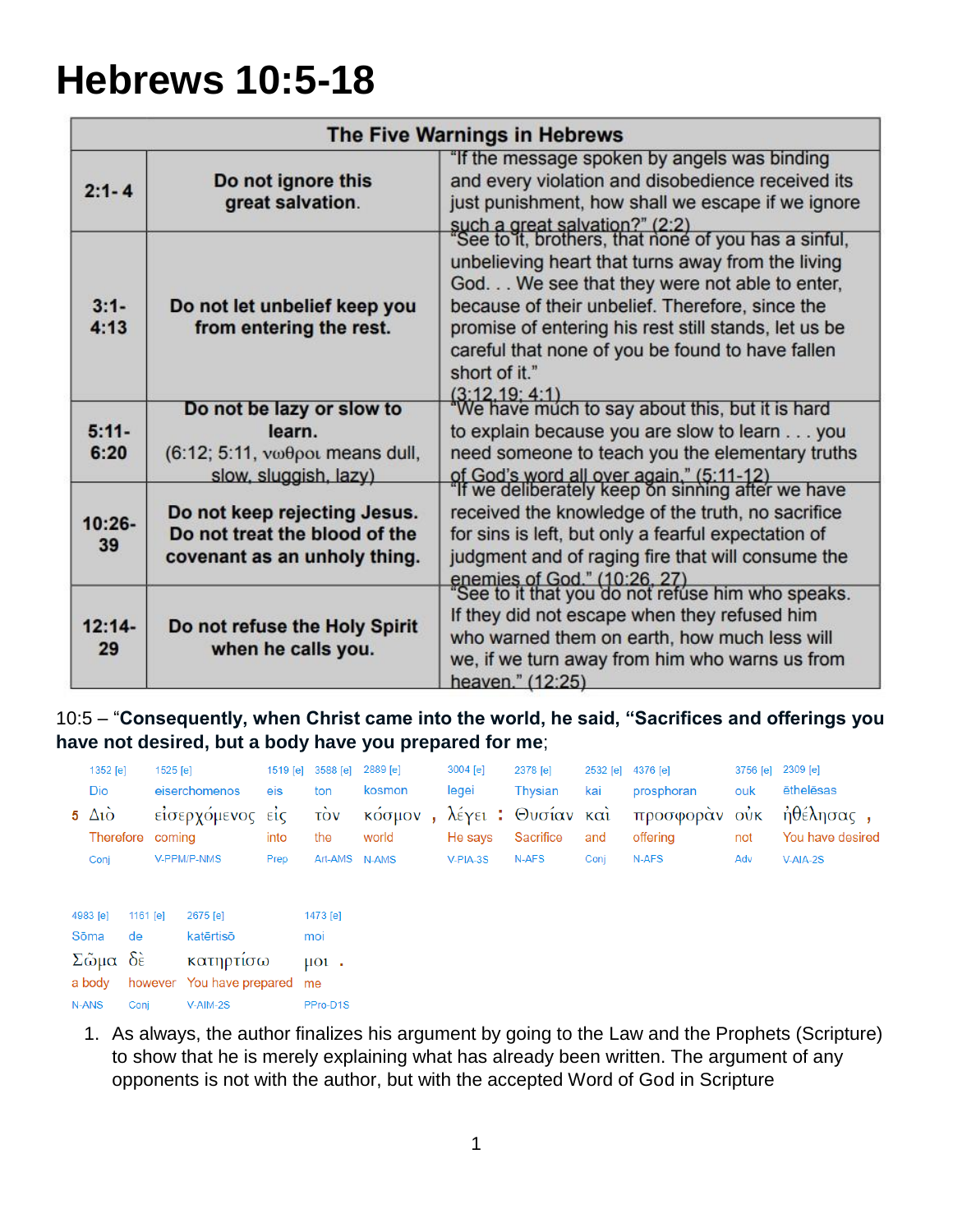- 2. So far the author has argued negatively against the sacrifices in the Law of Moses. Now, the author begins to speak positively about the real and final sacrifice for the New Covenant.
- 3. "Therefore" *dio* begins this next phase of the argument.
- 4. Psalm 40:6-8
	- a. The preexistence of the Christ, the Son of God, is assumed by the author of this Psalm and the author of Hebrews
	- b. Interestingly, no other author in the NT (Gospels or Epistles) uses this verse. So, this writer of this book is using original study and thought as he presents his case.
	- c. Two translations come from the LXX and the MSS:
		- i. LXX (Greek Septuagint) says: "a body you prepared for me"
		- ii. MSS (Hebrew Masoretic text says: "ears you have dug for me"
	- d. The two translations may be due to the translators of the LXX interpreting the Hebrew text into Greek. The phrase "ears you have dug for me" refer to God shaping a body, not cleaning out ear wax. So, the digging out of the ears means God is preparing a body for someone. In this case God was digging the ears and preparing the body for the Messiah, the Christ

## 10:6 – "**in burnt offerings and sin offerings you have taken no pleasure**.

| 3646 [e]                | 2532 [e] 4012 [e] |                     | $266$ [e] | 3756 [e] 2106 [e] |                         |
|-------------------------|-------------------|---------------------|-----------|-------------------|-------------------------|
| Holokautōmata           | kai               | peri                | hamartias | Ouk               | eudokēsas               |
| 6 Όλοκαυτώματα καὶ περὶ |                   |                     |           |                   | άμαρτίας Ούκ εὐδόκησας. |
| <b>Burnt offerings</b>  | and               | [offerings] for sin |           | not               | You have delighted in   |
| N-ANP                   | Conj              | Prep                | N-GFS     | Adv               | $V-AIA-2S$              |

- 1. The text in Psalm 40 refers to these four that are to be general and all-inclusive of the Levitical services in the temple:
	- a. Sacrifice
	- b. Offering
	- c. Burnt offering
	- d. Sin offering

10:7 – "**Then I said, 'Behold, I have come to do your will, O God, as it is written of me in the scroll of the book**.'"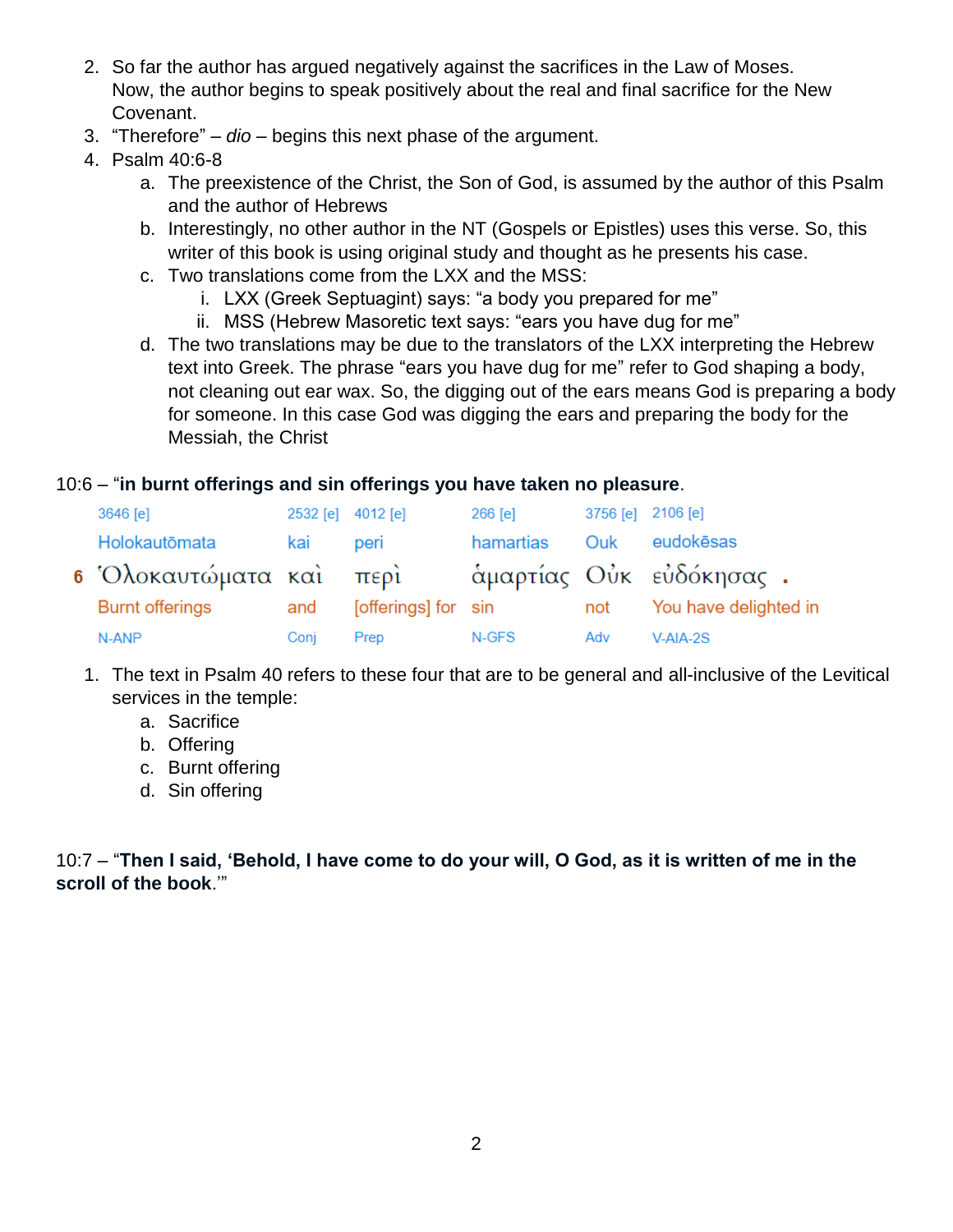|      | 5119 [e] 2036 [e] | 2400 [e]          | 2240 [e] |      | 1722 [e] 2777 [e] | 975 [e] | 1125 [e]                                                                            | 4012 [e] 1473 [e] |          |               | 3588 [e] 4160 [e] |  |
|------|-------------------|-------------------|----------|------|-------------------|---------|-------------------------------------------------------------------------------------|-------------------|----------|---------------|-------------------|--|
| Tote | eipon             | ldou              | hēkō     | En   | kephalidi         | bibliou | gegraptai                                                                           | peri              | emou     | Tou           | poiēsai           |  |
|      |                   |                   |          |      |                   |         | 7 Τότε εἶπον , Ἰδοὺ , ἥκω — Ἐν κεφαλίδι βιβλίου γέγραπται περὶ ἐμοῦ — Τοῦ ποιῆσαι , |                   |          |               |                   |  |
| Then | I said            | Behold            |          |      |                   |         | I have come in [the] scroll of [the] book it is written of                          |                   | Me       |               | to do             |  |
| Adv  | $V-AIA-1S$        | V-AMA-2S V-PIA-1S |          | Prep | N-DFS             | N-GNS   | V-RIM/P-3S                                                                          | Prep              | PPro-G1S | Art-GNS V-ANA |                   |  |
|      |                   |                   |          |      |                   |         |                                                                                     |                   |          |               |                   |  |

| 3588 [e] 2316 [e] |              |         | 3588 [e] 2307 [e] | 4771 [e] |
|-------------------|--------------|---------|-------------------|----------|
| ho                | Theos        | to      | thelēma           | SOU      |
| <sup>6</sup>      | Θεός, τὸ     |         | θέλημά σου.       |          |
|                   | O God        | the     | will              | of You   |
| Art-VMS           | <b>N-NMS</b> | Art-ANS | <b>N-ANS</b>      | PPro-G2S |

10:8 – "**When he said above, "You have neither desired nor taken pleasure in sacrifices and offerings and burnt offerings and sin offerings" (these are offered according to the law**),

|     | 511 [e]<br>Anōteron                            | 3004 [e]<br>legōn                                   |            | 3754 [e]<br>hoti               | 2378 [e]<br>Thysias |                           | 2532 [e]<br>kai    | 4376 [e]<br>prosphoras   |                            | 2532 [e]<br>kai          | 3646 [e]<br>holokautōmata                 |                                | 2532 [e] 4012 [e]<br>kai          | peri                    |
|-----|------------------------------------------------|-----------------------------------------------------|------------|--------------------------------|---------------------|---------------------------|--------------------|--------------------------|----------------------------|--------------------------|-------------------------------------------|--------------------------------|-----------------------------------|-------------------------|
|     | 8 Άνώτερον λέγων<br>Above                      | saying                                              |            | $\overline{0}$ τι,<br>٠        | <b>Sacrifice</b>    | Θυσίας,                   | $k\alpha i$<br>and | προσφοράς,<br>offering   |                            | $\kappa$ $\alpha$<br>and | burnt offerings                           | ὁλοκαυτώματα                   | $\kappa \alpha$<br>and            | περι<br>[offerings] for |
|     | Adj-ANS-C<br>266 [e]<br>hamartias<br>άμαρτίας, | <b>V-PPA-NMS</b><br>3756 [e] 2309 [e]<br>ouk<br>Ούκ |            | Coni<br>ēthelēsas<br>ήθέλησας, | N-AFP               | 3761 [e] 2106 [e]<br>oude | Conj<br>eudokēsas  | N-AFP<br>ούδε εύδόκησας, | 3748 [e]<br>haitines       | Conj                     | N-ANP<br>2596 [e]<br>kata<br>αΐτινες κατά | 3551 [e]<br>nomon<br>νόμον     | Conj<br>4374 [e]<br>prospherontai | Prep<br>προσφέρονται;   |
| sin | N-GFS                                          | not<br>Adv                                          | $V-AIA-2S$ | You have desired               |                     | nor<br>Conj               | $V-AIA-2S$         | have You delighted in    | which<br><b>RelPro-NFP</b> |                          | according to<br>Prep                      | [the] Law are offered<br>N-AMS | V-PIM/P-3P                        |                         |

1. The Levitical sacrifices were commanded by God's law, but they were never satisfactory and never had the final answer for the problem of sin

10:9 – "**then he added, "Behold, I have come to do your will." He does away with the first in order to establish the second**.

|                        |          | 5119 [e] 2046 [e]          |                 | 2400 [e]      |            | 2240 [e]           | 3588 [e]       | 4160 [e]   | 3588 [e]      | 2307 [e] | 4771 [e]          | $337$ [e]           | 3588 [e] 4413 [e] |         |  |
|------------------------|----------|----------------------------|-----------------|---------------|------------|--------------------|----------------|------------|---------------|----------|-------------------|---------------------|-------------------|---------|--|
|                        | tote     | eirēken                    |                 | Idou          |            | hēkō               | tou            | poiēsai    | to            | thelēma  | <b>SOU</b>        | anairei             | to                | prōton  |  |
|                        | $9$ TOTE |                            | εἴρηκεν ,       |               |            | Ίδοὺ, ἥκω          | τοῦ            | ποιῆσαι τὸ |               |          |                   | θέλημά σου. άναιρεῖ | τò                | πρῶτον, |  |
|                        | then     | He said                    |                 | <b>Behold</b> |            | I have come        | $\blacksquare$ | to do      | the           | will     | of You            | He takes away the   |                   | first   |  |
|                        | Adv      | $V-RIA-3S$                 |                 | $V-AMA-2S$    |            | $V-PIA-1S$         | Art-GNS V-ANA  |            | Art-ANS N-ANS |          | PPro-G2S V-PIA-3S |                     | Art-ANS Adj-ANS   |         |  |
|                        |          |                            |                 |               |            |                    |                |            |               |          |                   |                     |                   |         |  |
|                        |          | 2443 [e] 3588 [e] 1208 [e] |                 |               | 2476 [e]   |                    |                |            |               |          |                   |                     |                   |         |  |
|                        |          |                            |                 |               |            |                    |                |            |               |          |                   |                     |                   |         |  |
| hina                   |          | to                         | deuteron        |               | stēsē      |                    |                |            |               |          |                   |                     |                   |         |  |
| $\tilde{i} \nu \alpha$ |          | τò                         | δεύτερον στήση. |               |            |                    |                |            |               |          |                   |                     |                   |         |  |
| that                   |          | the                        | second          |               |            | He might establish |                |            |               |          |                   |                     |                   |         |  |
| Conj                   |          |                            | Art-ANS Adj-ANS |               | $V-ASA-3S$ |                    |                |            |               |          |                   |                     |                   |         |  |

1. In verse 10:7 "**I said**" – *eipon* - is aorist, indicative, active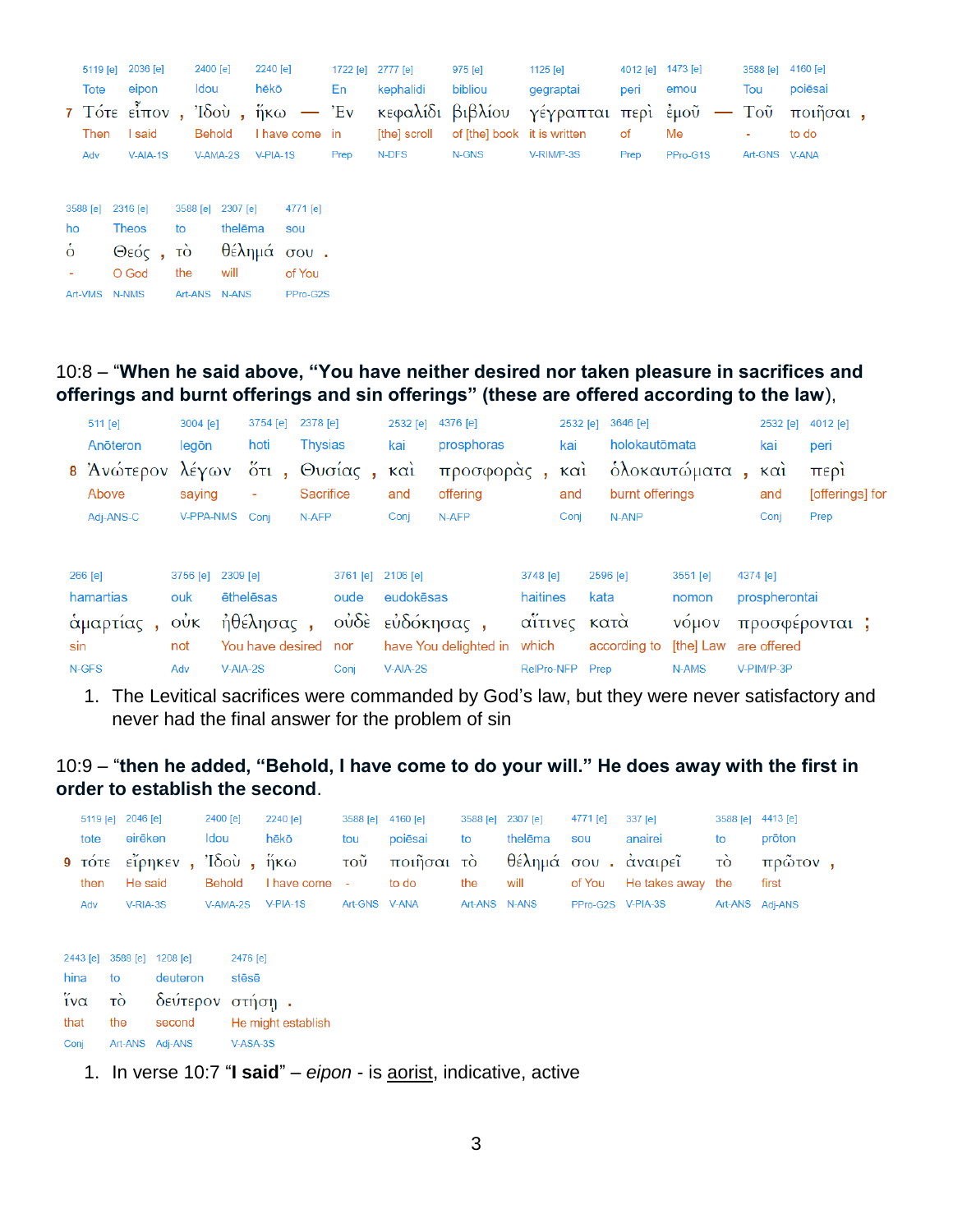- a. (aorist is the default, unmarked form of the verb in Greek which means it does not have the implications of the imperfect tense referring to an ongoing or repeated situation or the perfect tense which refers to a situation with a continuing relevance.)
- b. When the author of Hebrews re-quotes the same line for his purpose he changes it to perfect tense making it a completed action as if saying "it now stands on record as complete: in verse 10:9 "**He said**" – *eireken* – is perfect, indicative, active
- 2. The "does away with" or "sets aside" from the Greek *anairei* is severe meaning "take away" as in killing, murdering referring to total abolition of the former. The Old Covenant is total abolished with this statement.
- 3. The "established" *stese* of the New Covenant means "to make to stand". The New Covenant has been stood up and established in the place where to Old Covenant had been totally destroyed and removed.

## 10:10 – "**And by that will we have been sanctified through the offering of the body of Jesus Christ once for all**.

|                                 | 1722 [e] 3739 [e] | 2307 [e]  | 37 [e]                        | 1510 <b>[e]</b> |             |               | 1223 [e] 3588 [e] 4376 [e]                                 | 3588 [e] 4983 [e] |         | 2424 [e]        | 5547 [e] | 2178 [e]     |
|---------------------------------|-------------------|-----------|-------------------------------|-----------------|-------------|---------------|------------------------------------------------------------|-------------------|---------|-----------------|----------|--------------|
| en                              | hō                | thelēmati | hēgiasmenoi                   | esmen           | dia         | tēs           | prosphoras                                                 | tou               | sōmatos | lēsou           | Christou | ephapax      |
| 10 $\epsilon$ v $\ddot{\omega}$ |                   |           | θελήματι, ἡγιασμένοι          |                 |             |               | έσμεν, διὰ τῆς προσφορᾶς τοῦ σώματος Ἰησοῦ Χριστοῦ ἐφάπαξ. |                   |         |                 |          |              |
| Bv                              | that              | will      | having been sanctified we are |                 | through the |               | offerina                                                   | of the body       |         | of Jesus Christ |          | once for all |
| Prep                            | RelPro-DNS N-DNS  |           | V-RPM/P-NMP                   | $V-PIA-1P$      | Prep        | Art-GFS N-GFS |                                                            | Art-GNS N-GNS     |         | N-GMS           | N-GMS    | Adv          |

- 1. "By that will" *en ho thelemati* the sanctified of believers is "in the will of God". They are sanctified.
- 2. "sanctified" or "having been sanctified" *hegiasmenoi* as used by the author of Hebrews as Paul uses the word Justified. The author of Hebrews writes that the believers are complete, sanctified, *teleos* by God through Jesus. This is the first phase of salvation known by Paul as Justification.
	- a. This can get confusing because Paul uses "sanctification as a process where the believer is growing in their faith and conforming to Jesus in the minds and lifestyles.
	- b. There is no contradiction, but different words used for two phases of salvation in different context.
- 3. "once for all" *ephapax*
	- a. This is an emphatic compound word from epi (preposition meaning "on", "upon" used as a prefix) and *hapax* (once, once for all)
	- b. So, epi-hapax means emphaticly an intensified "once for all the absolute final!"

10:11 – "**And every priest stands daily at his service, offering repeatedly the same sacrifices, which can never take away sins**.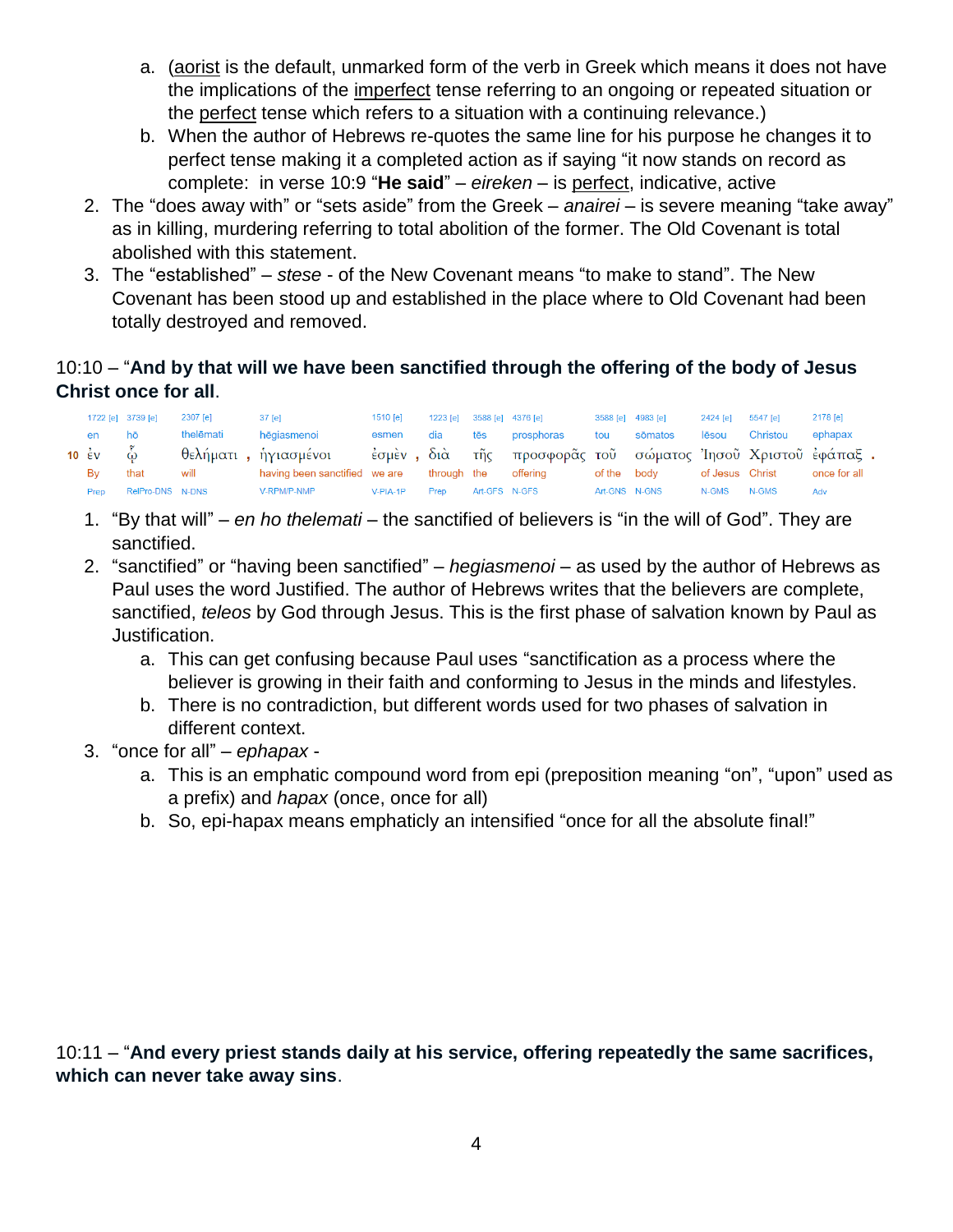|          | 2532 [e]              | 3956 [e]          | 3303 [e]                                                       | 2409 [e]             | 2476 [e]             |       | 2596 [e] 2250 [e]      | 3008 [e]                                              |                      | 2532 [e]   | 3588 [e]   | 846 [e]       | 4178 [e]               |
|----------|-----------------------|-------------------|----------------------------------------------------------------|----------------------|----------------------|-------|------------------------|-------------------------------------------------------|----------------------|------------|------------|---------------|------------------------|
|          | Kai                   | pas               | men                                                            | hiereus              | hestēken             | kath' | hēmeran                | leitourgōn                                            |                      | kai        | tas        | autas         | pollakis               |
|          | 11 $K\alpha i$<br>And | $\pi$ ᾶς<br>every | $\mathsf{\mu}\grave{\mathsf{\varepsilon}}\mathsf{v}$<br>indeed | priest               | stands               | every | day                    | ίερεὺς ἔστηκεν καθ' ἡμέραν λειτουργῶν,<br>ministering |                      | καὶ<br>and | τὰς<br>the | αὐτὰς<br>same | πολλάκις<br>repeatedly |
|          | Conj                  | Adj-NMS Conj      |                                                                | N-NMS                | V-RIA-3S             | Prep  | N-AFS                  | <b>V-PPA-NMS</b>                                      |                      | Conj       | Art-AFP    | PPro-AF3P     | Adv                    |
| 4374 [e] | prospherōn            |                   | 2378 [e]<br>thysias                                            | 3748 [e]<br>haitines | 3763 [e]<br>oudepote |       | 1410 $[e]$<br>dynantai | 4014 [e]<br>perielein                                 | 266 [e]<br>hamartias |            |            |               |                        |
|          |                       |                   | προσφέρων θυσίας,                                              |                      |                      |       |                        | αΐτινες οὐδέποτε δύνανται περιελεῖν ἁμαρτίας.         |                      |            |            |               |                        |
|          | offering              |                   | sacrifices                                                     | which                | never                |       | are able               | to take away sins                                     |                      |            |            |               |                        |
|          | <b>V-PPA-NMS</b>      |                   | N-AFP                                                          | <b>RelPro-NFP</b>    | Adv                  |       | V-PIM/P-3P             | <b>V-ANA</b>                                          | N-AFP                |            |            |               |                        |

## 10:12 – "**But when Christ had offered for all time a single sacrifice for sins, he sat down at the right hand of God**,

| 3778 [e]                   | 1161 [e] |              | 1520 [e] 5228 [e] 266 [e] |                 | 4374 [e]                                                            | 2378 [e] |        | 1519 [e] 3588 [e] 1336 [e] |  |
|----------------------------|----------|--------------|---------------------------|-----------------|---------------------------------------------------------------------|----------|--------|----------------------------|--|
| houtos                     | de de    | mian         |                           | hyper hamartiōn | prosenenkas                                                         | thysian  | eis to | diēnekes                   |  |
|                            |          |              |                           |                 | 12 ούτος δε, μίαν ύπερ άμαρτιών προσενέγκας θυσίαν είς το διηνεκες, |          |        |                            |  |
| This [One] however one for |          |              |                           | sins            | having offered sacrifice in -                                       |          |        | perpetuity                 |  |
| DPro-NMS                   | Coni     | Adj-AFS Prep |                           | N-GFP           | V-APA-NMS                                                           | N-AFS    | Prep   | Art-ANS Adj-ANS            |  |

| 2523 [e]    | 1722 [e] | 1188 [e]           | 3588 [e] 2316 [e] |               |  |
|-------------|----------|--------------------|-------------------|---------------|--|
| ekathisen   | en       | dexia              | tou               | Theou         |  |
| εκάθισεν έν |          | δεξιᾶ              | τοΰ               | $\Theta$ εοῦ, |  |
| sat down    | at       | [the] right hand - |                   | of God        |  |
| V-AIA-3S    | Prep     | Adi-DFS            | Art-GMS           | N-GMS         |  |

### 10:13 – "**waiting from that time until his enemies should be made a footstool for his feet**.

|     | 3588 [e] 3063 [e] | 1551 [e]                    |      | 2193 [e] 5087 [e]                                                                                   |     | 3588 [e] 2190 [e] | 846 [e] | 5286 [e]                        | 3588 [e] 4228 [e] |       | 846 [e]   |
|-----|-------------------|-----------------------------|------|-----------------------------------------------------------------------------------------------------|-----|-------------------|---------|---------------------------------|-------------------|-------|-----------|
| to  | loipon            | ekdechomenos heōs tethōsin  |      |                                                                                                     | hoi |                   |         | echthroi autou hypopodion       | tōn               | podōn | autou     |
|     |                   |                             |      | 13 τὸ λοιπὸν ἐκδεχόμενος ἕως τεθῶσιν - οἱ - ἐχθροὶ αὐτοῦ ὑποπόδιον τῶν ποδῶν αὐτοῦ .                |     |                   |         |                                 |                   |       |           |
| the |                   |                             |      | henceforth awaiting     until  should be placed the   enemies of Him  [as] a footstool for the feet |     |                   |         |                                 |                   |       | of Him    |
|     |                   | Art-ANS Adj-ANS V-PPM/P-NMS | Coni | $V-ASP-3P$                                                                                          |     |                   |         | Art-NMP Adj-NMP PPro-GM3S N-NNS | Art-GMP N-GMP     |       | PPro-GM3S |

## 10:14 – "**For by a single offering he has perfected for all time those who are being sanctified**.

|              |     | 1520 [e] 1063 [e] 4376 [e] | 5048 [e]                            |      |           | 1519 [e] 3588 [e] 1336 [e] 3588 [e] 37 [e] |                                                                     |  |
|--------------|-----|----------------------------|-------------------------------------|------|-----------|--------------------------------------------|---------------------------------------------------------------------|--|
| mia          | gar | prosphora                  | teteleiōken                         | eis  | <b>to</b> | diēnekes                                   | tous hagiazomenous                                                  |  |
|              |     |                            |                                     |      |           |                                            | 14 μια γάρ προσφορά, τετελείωκεν είς το διηνεκές τους άγιαζομένους. |  |
|              |     | By one for offering        | He has perfected for the seall time |      |           |                                            | those being sanctified                                              |  |
| Adj-DFS Conj |     | N-DFS                      | V-RIA-3S                            | Prep |           | Art-ANS Adj-ANS                            | Art-AMP V-PPM/P-AMP                                                 |  |

#### 10:15 – "**And the Holy Spirit also bears witness to us; for after saying**,